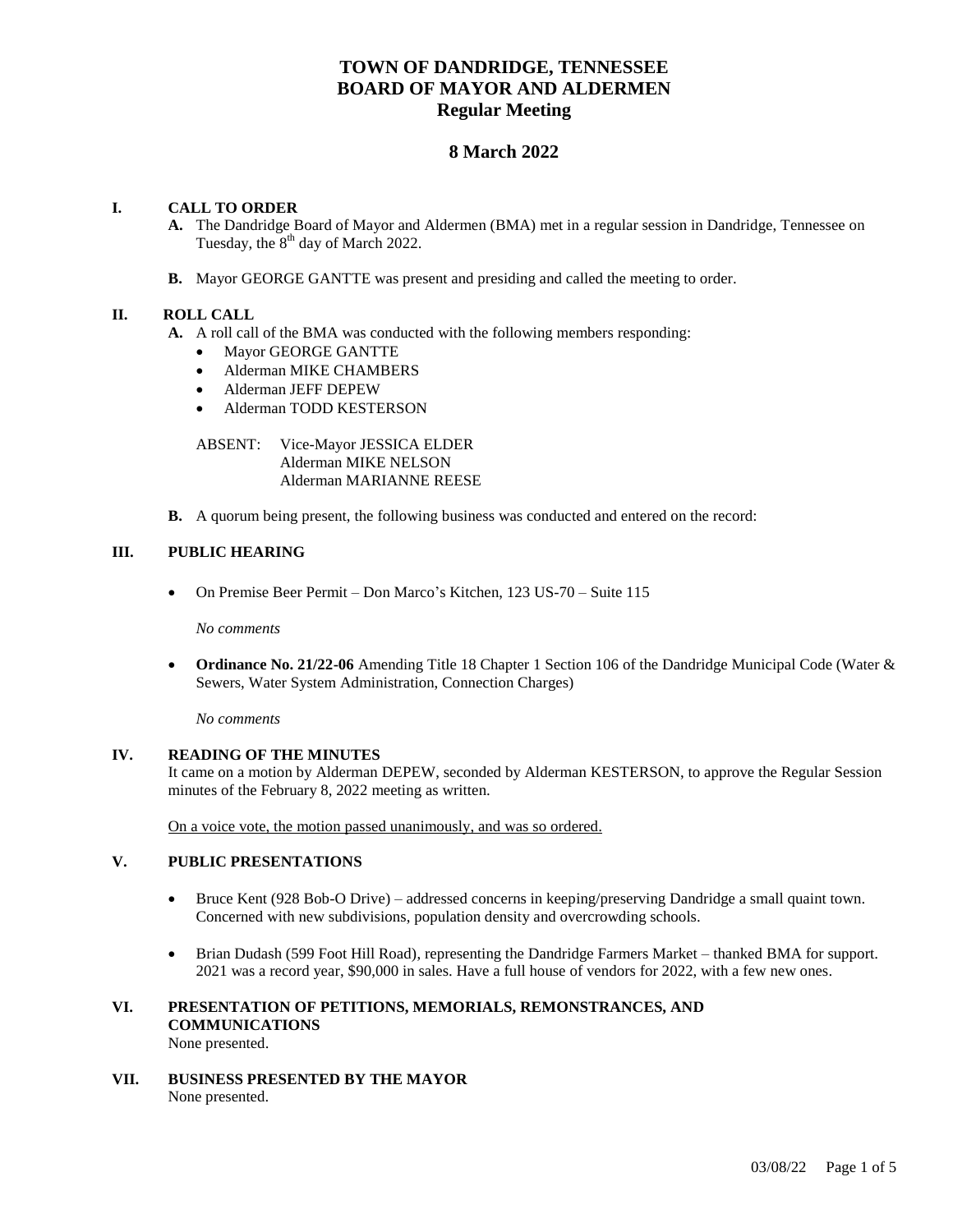| VIII. | <b>FINANCIAL REPORT BY THE TOWN RECORDER</b> |                    |              |                              |                |
|-------|----------------------------------------------|--------------------|--------------|------------------------------|----------------|
|       | Bank Balance:                                | BMA Acct:          |              | \$4.243.278.15 DVFD Balance: | \$ 274,012.16  |
|       |                                              | Drug Fund Balance: | \$ 27,998.61 | <b>DWMF Balance:</b>         | \$2,016,709.40 |

# **IX. PRESENTATION OF ORDINANCES AND RESOLUTIONS**

 Final Reading of **Ordinance No. 21/22-06** Amending Title 18 Chapter 1 Section 106 of the Dandridge Municipal Code (Water & Sewers, Water System Administration, Connection Charges)

It came on a motion by Alderman KESTERSON, seconded by Alderman CHAMBERS, to approve Ordinance No. 21/22-06 on final reading.

A roll call was asked for and the BMA responded as follows:

| Alderman CHAMBERS | AYE. | Alderman KESTERSON AYE |      |
|-------------------|------|------------------------|------|
| Alderman DEPEW    | AYE. | Mayor GANTTE           | AYE. |

On a roll call vote, the motion passed unanimously, and was so ordered.

*Mayor GANTTE recuses himself from the following item. Vice-Mayor Elder is not present; therefore, Town Attorney Jeff Greene assumes chair of the meeting.*

 First Reading of **Ordinance No. 21/22-07** Amending the Zoning Ordinance of the Town of Dandridge, Tennessee, Increasing the Minimum Lot Size Allowable in the R-2 and R-3 Districts

It came on a motion by Alderman KESTERSON, seconded by Alderman DEPEW, to approve Ordinance No. 21/22-07 on first reading.

It came on a motion by Alderman CHAMBERS, to amend the previous motion by changing the minimum lot area to 12,500 square feet instead of the proposed 10,000 square feet from the original 7,000 square feet. Aldermen KESTERSON and DEPEW accepts the amendment.

A roll call was asked for and the BMA responded as follows:

| Alderman CHAMBERS | <b>AYE</b> | Alderman KESTERSON AYE |                |
|-------------------|------------|------------------------|----------------|
| Alderman DEPEW    | <b>AYE</b> | Mayor GANTTE           | <b>RECUSED</b> |

On a roll call vote, the motion passed unanimously (with Mayor GANTTE recusing himself), and was so ordered.

*Mayor GANTTE resumes chair of the meeting.*

 **Resolution No. 21/22-07** Authorizing the Town of Dandridge to Make an Additional Funding Commitment for the 2019 Community Development Block Grant

It came on a motion by Alderman CHAMBERS, seconded by Alderman KESTERSON, to accept Resolution No.21/22-07.

A roll call was asked for and the BMA responded as follows:

| Alderman CHAMBERS | AYE. | Alderman KESTERSON AYE |            |
|-------------------|------|------------------------|------------|
| Alderman DEPEW    | AYE. | Mayor GANTTE           | <b>AYE</b> |

On a roll call vote, the motion passed unanimously, and was so ordered.

#### **X. OLD BUSINESS**

None presented.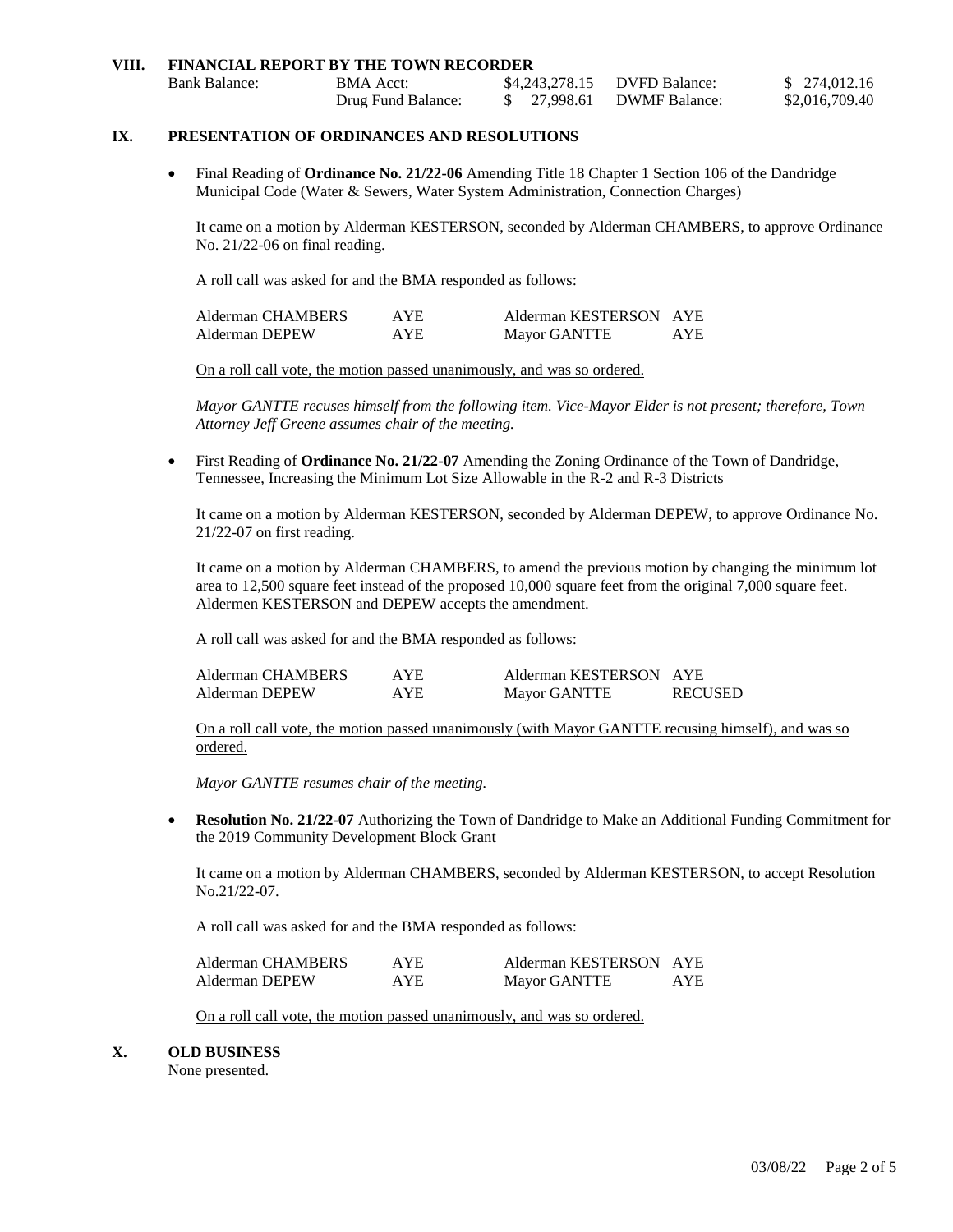#### **XI. NEW BUSINESS**

Presentation and Review of Plan of Services for Proposed Annexation of Hwy 25/70, Map 67, Parcel 74

*Item not addressed, will be rolled to next regular scheduled meeting.* 

*Mayor GANTTE recuses himself from the following items due to ownership. Vice-Mayor Elder is not present; therefore, Town Attorney Jeff Greene assumes chair of the meeting.*

Presentation and Review of Plan of Services for Proposed Annexation of 827 Old Hwy 92, Map 68, Parcel 14

*Weston Gantte – Charles Gantte farm, approximately 32 acres, 15.5 acres is already located within the town limits, leaving 16.5 acres requested to be annexed within the town limits.* 

It came on a motion by Alderman DEPEW, seconded by Alderman KESTERSON, to approve the plan of services and recommend to regional planning commission.

On a voice vote, the motion passed unanimously (with Mayor GANTTE recusing himself), and was so ordered.

Presentation and Review of Plan of Services for Proposed Annexation of Old Hwy 92, Map 68, Parcel 15

*Proposed subdivision with combining the previous Gantte property with this property. Preliminary layout proposes 340 units, with ingress/egress off of old Hwy. 92 and Isabell Drive.* 

It came on a motion by Alderman CHAMBERS, seconded by Alderman DEPEW, to accept the plan of services and recommend to regional planning commission.

*Alderman KESTERSON voiced concerns with any annexation at the moment without the zone being in place, preferring that the density change of minimum lot size with the above approved Ordinance be in place first.* 

On a voice vote, the motion failed 1-2 (with Mayor GANTTE recusing himself), and was so ordered.

*Mayor GANTTE resumes chair of the meeting.*

Bid Approval – TDOT Garage Sewer Line Extension

*Item not addressed, will be rolled to next regular scheduled meeting.*

Approval of Special Event – May 30, 2022, 10:00am-11:30am, Memorial Day Ceremony

It came on a motion by Alderman CHAMBERS, seconded by Alderman KESTERSON, to accept the special event.

On a voice vote, the motion passed unanimously, and was so ordered.

Approval for DVFD to Sale Fireworks as a Fundraiser

*\$9,999.99 will be used from the donation account to purchase the fireworks for re-sale. Fireworks will be sold from station 2 from June*  $23^{rd}$  *– July*  $4^{th}$ *.* 

It came on a motion by Alderman DEPEW, seconded by Alderman CHAMBERS, to approve the fireworks purchase and sale.

A roll call was asked for and the BMA responded as follows:

| Alderman CHAMBERS | AYE. | Alderman KESTERSON AYE |            |
|-------------------|------|------------------------|------------|
| Alderman DEPEW    | AYE. | Mayor GANTTE           | <b>AYE</b> |

On a roll call vote, the motion passed unanimously, and was so ordered.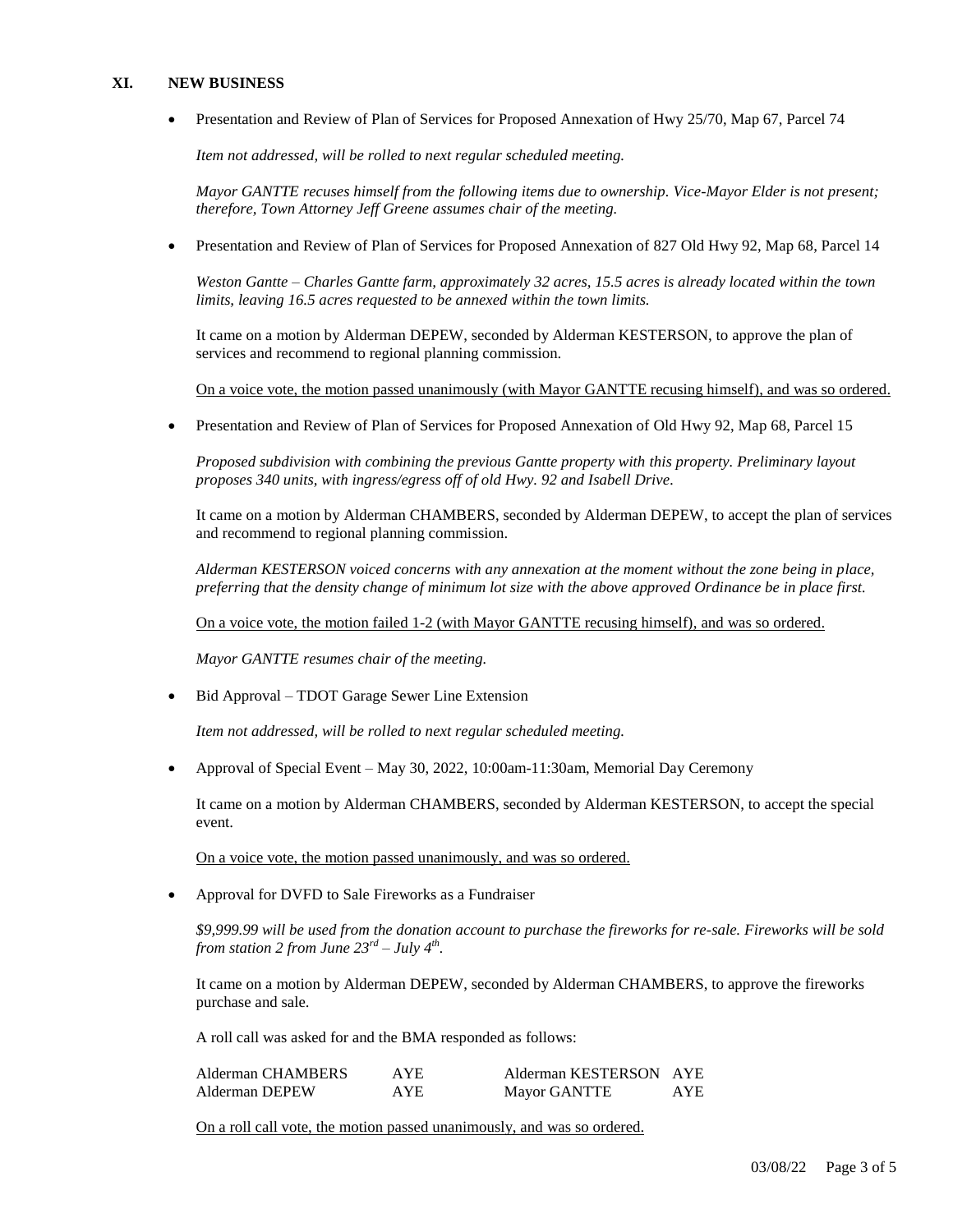• Approval of Cocke County, TN Mutual Aid Agreement

*Item not addressed, will be rolled to next regular scheduled meeting.*

Discussion and Consideration of a One-Time Utility Billing Adjustment

*Local Government billing software used by DWMF was recently updated. During the transition, the old rate structures were moved in automatically and calculated accurately. When the rate updates were processed there was an error made on the rate calculation of the minimum bill for customer's who use over the 2,000-gallon minimum. This oversight occurred due to the new NextGen billing system not requiring the same calculation steps. The error has been identified and corrections have been made. Billing impact is as follows:*

*Water Billing: \$23,313.45 (including \$2,2026.96 taxes) Sewer Billing: \$ 9,052.53 Total Impact: \$32,365.98*

| <b>Number of Customers Impacted:</b> | 2.872   |
|--------------------------------------|---------|
| Lost Revenue Average:                | \$10.56 |
| <b>Customer Impacted Most:</b>       | \$64.80 |
| <b>Customer Impacted Least:</b>      | \$0.42  |

It came on a motion by Alderman DEPEW, seconded by Alderman CHAMBERS, to write off the impacted amount of \$32,365.98 and not charge the customer for this mistake.

A roll call was asked for and the BMA responded as follows:

| Alderman CHAMBERS | AYE. | Alderman KESTERSON AYE |      |
|-------------------|------|------------------------|------|
| Alderman DEPEW    | AYE  | Mayor GANTTE           | AYE. |

On a roll call vote, the motion passed unanimously, and was so ordered.

### **XII. DEPARTMENT HEAD UPDATES**

- Police Chief Carson Williams
	- o Publicly thanked Mountain Motorsports for their donation and support of the Police Dept.
- Building/Codes Enforcement Terry Reneau
	- o Conducting mostly residential inspections
- Parks/Rec Director Chris Shockley
	- o Basketball season is complete, staff did a fantastic job with the 580 participants
	- o FODAC floor repairs are almost complete
	- o Volleyball season upcoming
- Public Works Superintendent Donald Whaley
	- o Conducting cutbacks on streets
	- o Cleaning sidewalks
	- o Mulching
- DWMF Superintendent Tana Benson
	- o Downtown lift station is complete
	- o Waiting on a response from H&L for a plan to resolve the ARC pump station project
	- o Waiting on a response from ServLine on expanded gap coverage
- Town Administrator Matt Rudder
	- o Dike benches project would have to be submitted to Dam Safety for approval
	- o Pete Hayes (public works dept) will be retiring at the end of April. Advertising for the open position.
	- o Utility Board Training upcoming for all board members